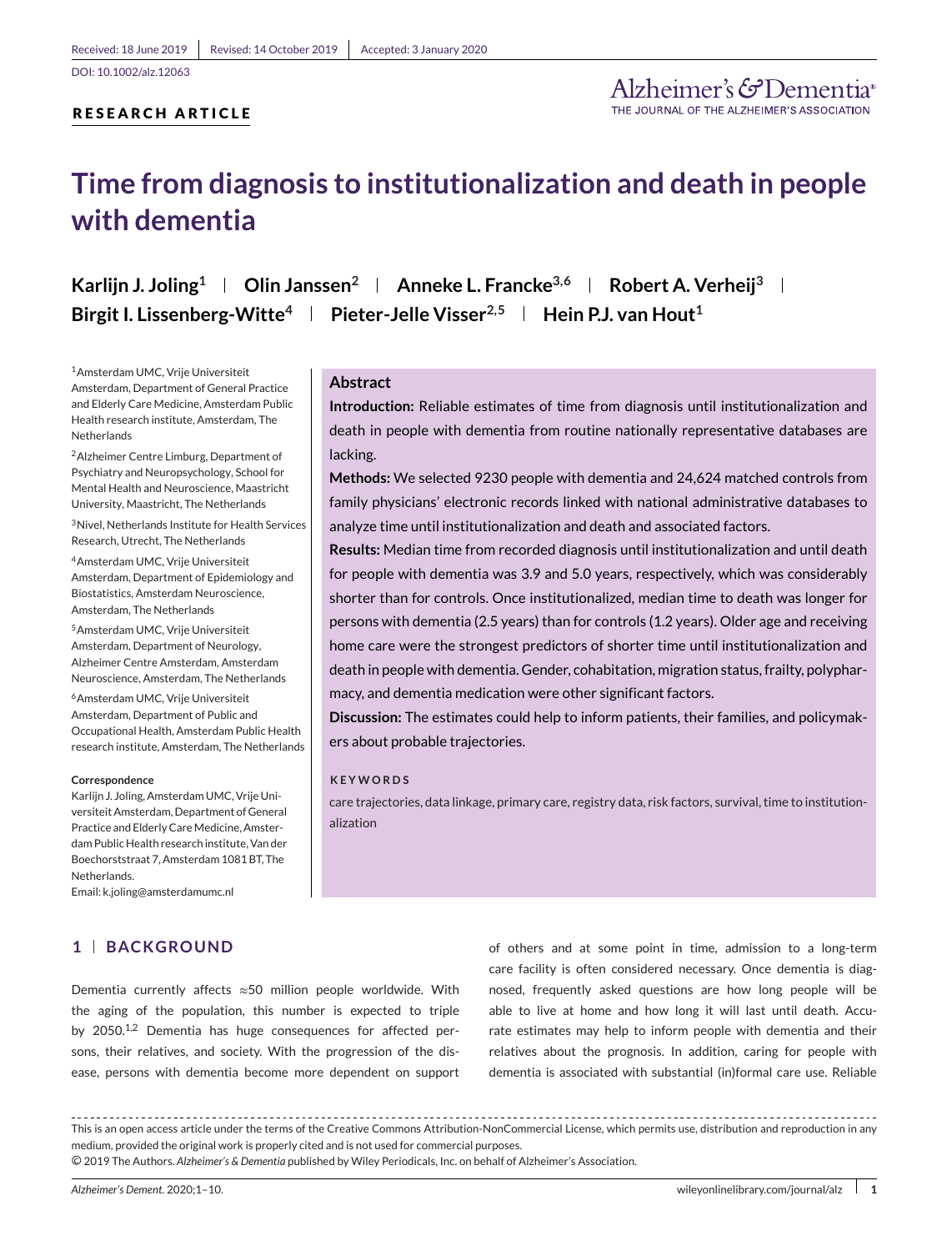estimates are relevant to support policymakers in planning appropriate services.

Previous studies have attempted to estimate time until institutionalization and associated factors in people with dementia.<sup>3</sup> Studies varied considerably in design, sample selection, sample size, follow-up time, and consequently, in estimations with median time ranging from 2.5 to 7.3 years. There was a lack of methodological strength in a majority of studies, such as use of small and selected samples, relatively short follow-up time, and selection of prevalent dementia cases with unclear disease onset.<sup>4-10</sup>

With regard to the prognosis of survival, the average duration from diagnosis until death varied substantially across studies, ranging from 1.1 to 8.5 years.11,12 Again, most studies used prevalent cases from study entry and included small or selected samples. Large populationbased studies of incident cases with extensive follow-up length without missing outcomes are scarce. Only one identified study included a large, unscreened sample of (22,529) incident dementia cases and estimated a median survival time of 6 years.<sup>13</sup>

The present study aims to advance current knowledge about time to institutionalization and death in people with dementia and their associated factors, and to address important methodological limitations of previous studies by analyzing these outcomes in nationwide registries from the first diagnosis of dementia by the family physician. Electronic health record data from family physicians linked with national administrative health databases and the population registry provide an opportunity to estimate time to institutionalization and death in a large sample without loss to follow-up due to, for example, change or transfers out of practice. Insight into the time until these events occur from the point of recognition of dementia by physicians may be of high importance to patients, their family caregivers, and health services planning and policy-making because such estimates are less biased than estimates from screened populations.

This research aimed to (1) estimate time from recorded dementia diagnosis to institutionalization and death compared with matched control persons without dementia, and (2) examine whether estimates were dependent on sociodemographic and clinical characteristics.

## **2 METHODS**

We analyzed electronic health record data from family physicians (FPs) linked with national administrative databases to examine trajectories of people with dementia from the time the diagnosis was first recorded by their FP.

#### **2.1 Data sources**

In The Netherlands, FPs act as the "gatekeepers" to specialist care and are usually the first healthcare professional to be contacted with health problems. All citizens are registered in a family practice. About 90% of the older people visit their FP at least once a year, and on average nine times a year. $14,15$  The dementia diagnosis is usually made

#### **HIGHLIGHTS**

- Median time from recorded dementia diagnosis until institutionalization was 3.9 years
- Median survival time from recorded dementia diagnosis to death was 5.0 years
- Older age and receiving home care strongly predict earlier admission and death
- People with dementia had much higher hazards to be admitted and die than controls
- Once admitted, survival time was longer for persons with dementia than for controls

#### **RESEARCH IN CONTEXT**

- 1. Systematic review: In a PubMed literature review, we identified only one study that analyzed survival in a large, unscreened sample of people with incident dementia from routine care data.
- 2. Interpretation: In people with dementia, median time until institutionalization was 3.9 years, and 5.0 years until death. This was considerably shorter than in controls. But once persons with dementia were institutionalized, median time to death was longer for persons with dementia (2.5 years) than for controls (1.2 years). Older age and receiving home care were the strongest predictors of shorter time until institutionalization and death in people with dementia. Gender, cohabitation, migration status, frailty, polypharmacy, and prescribed dementia medication were other significant factors.
- 3. Future directions: Use of linked real-world data provides tremendous possibilities for answering important questions for clinical practice and policy about care trajectories in people with dementia and for overcoming important methodological limitations of current studies.

by secondary care specialists and copied into the electronic health records system of FPs.

We selected patients with a first recorded dementia diagnosis between 2008 and 2014 from the routine electronic health recordings from Dutch FPs participating in the NIVEL Primary Care Database (NIVEL-PCD).16,17 This database provides pseudonymized data from 451 family practices. It covers  $\approx$  10% of the Dutch population and is representative for Dutch family practices in terms of patients' age and sex, practice size, and geographical distribution. Contact diagnoses are coded with ICPC-1 (International Classification of Primary Care)<sup>18</sup> and grouped into disease episodes. FPs receive feedback on the quality of recording and are supported in coding.<sup>19</sup> In addition, a portion of FPs' reimbursement is based on the quality of recording.<sup>20</sup>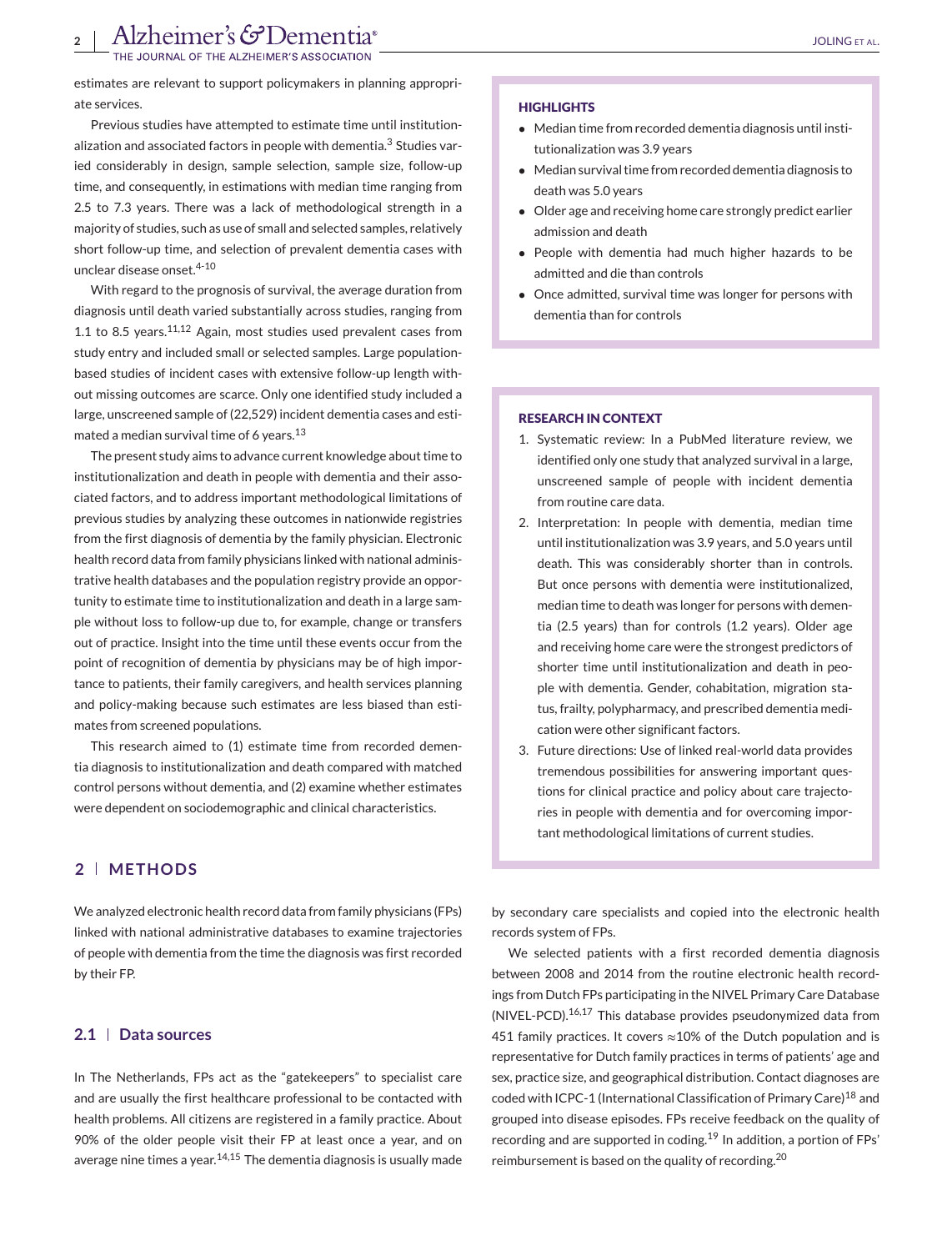background) and Western background (a native Dutch background or Western migration background).

The use of care at home (domestic assistance, personal care for activities of daily living, and home nursing support) at any point during 2008 to 2014 was derived from a national registry from the Dutch Central Administration Office (CAK) made available for research by Statistics Netherlands. From 2011, use of day care (individual or in a group) was also recorded.

Polypharmacy was defined as the dispensing of 5 or more drugs and hyperpolypharmacy as the dispensing of 10 or more drugs from different chemical subgroups (Anatomical Therapeutic Chemical [ATC] level 4) in the year of dementia diagnosis. Data were derived from a nationwide database from the National Healthcare Institute and made available for research by Statistics Netherlands and contained all medicines dispensed by pharmacies for which the costs are reimbursed under the statutory basic medical insurance. This covers medicines for community-dwelling people and for people living in residential care homes, but not medicines dispensed in hospitals and nursing homes. The database does not include over-the-counter medicines.

Prescribed dementia medication included the presence of prescriptions starting with ATC "N06D" during available data collections from NIVEL-PCD (2008 to 2015) and the National Healthcare Institute (2008 to 2016). This variable was categorized into prescribed dementia medication in the year of diagnosis or before, after the year of diagnosis, or no prescribed dementia drugs.

A frailty index was created by screening the FP electronic health records for 35 predefined clinically relevant "health deficits" including ICPC codes of diseases and symptoms, and one deficit "polypharmacy."<sup>21</sup> The proportion of deficits present in an individual resulted in the Frailty Index score (range 0 to 1). People were classified into three categories in accordance with prior studies: non-frail (three or fewer deficits; Frailty Index ≤0.08), pre-frail (four to eight deficits; 0.08< score <0.25), and frail (nine or more deficits; score ≥0.25).22-24

### **2.5 Data linkage**

FP data were pseudonymized at the source and transferred to Statistics Netherlands, which performed the linkage. Pseudonyms were based on the citizen service number, or combination of birth date, gender, and zip code.

### **2.6 Statistical analyses**

Descriptive statistics were used to describe the sample characteristics. The institutionalization and mortality rate per 1000 personyears adjusted for age and gender were calculated using Poisson regression analysis. Time until institutionalization was calculated in years between date of dementia diagnosis and permanent institutionalization. Calculations were also conducted for males and female patients of different age groups. Because death alters the probability of

Institutionalization (between 2008 and 2015) and death (between 2008 and 2018) statistics were derived from administrative data sources made available for research by Statistics Netherlands (Centraal Bureau voor de Statistiek), the governmental institution responsible for processing statistical data in The Netherlands. Date of death originated from the Municipal Personal Records Database, including all persons residing in The Netherlands. Start and end dates of long-term care admissions were derived from administrative data for the Dutch national long-term care insurance scheme covering all institutionalizations (nursing, residential, or psychiatric home) of all Dutch adults.

#### **2.2 Study population**

*Dementia cases—*Patients born in 1965 or before with a first recorded dementia diagnosis (ICPC code: P70) between 2008 and 2014 and living at home at the date of diagnosis were included. Persons with Down syndrome and dementia (ICPC code A90.01) were excluded, as these persons usually have different care trajectories.

*Control group—*For all people with dementia, an independent researcher matched a maximum of four patients without a dementia diagnosis or memory disturbances (ICPC code: P20) from the same practice in year of diagnosis. Matching occurred on age (5-year intervals), gender, and cohabitation with a spouse. If more than four controls were available, random selection was performed. The entry date of control patients was set as the date on which the dementia diagnosis of the person they were matched with was first recorded in the FP's record. Controls with a dementia drug prescription in the linked data set were excluded. Similar to the dementia cases, controls who were institutionalized at the entry date were excluded.

#### **2.3 Outcomes**

Outcome measures included time from the first recorded dementia diagnosis in primary care to institutionalization and death, and the institutionalization rate and mortality rate per 1000 person-years (ie, number of cases admitted/died during the study period divided by the person-years at risk). Institutionalization was defined as permanent entry into an institution for long-term care at any time after dementia diagnosis (ie, respite admissions were not included). Second, we examined time from institutionalization to death in persons who were admitted, and the place of death.

## **2.4 Sociodemographics and clinical characteristics**

Age, gender, living alone (vs cohabitation), and migrant status at the time of dementia diagnosis were derived from the national population registry managed by Statistics Netherlands. Migrant status was categorized into non-Western migration background (Surinamese, Antillean, Aruban, Moroccan, Turkish, or other non-Western migration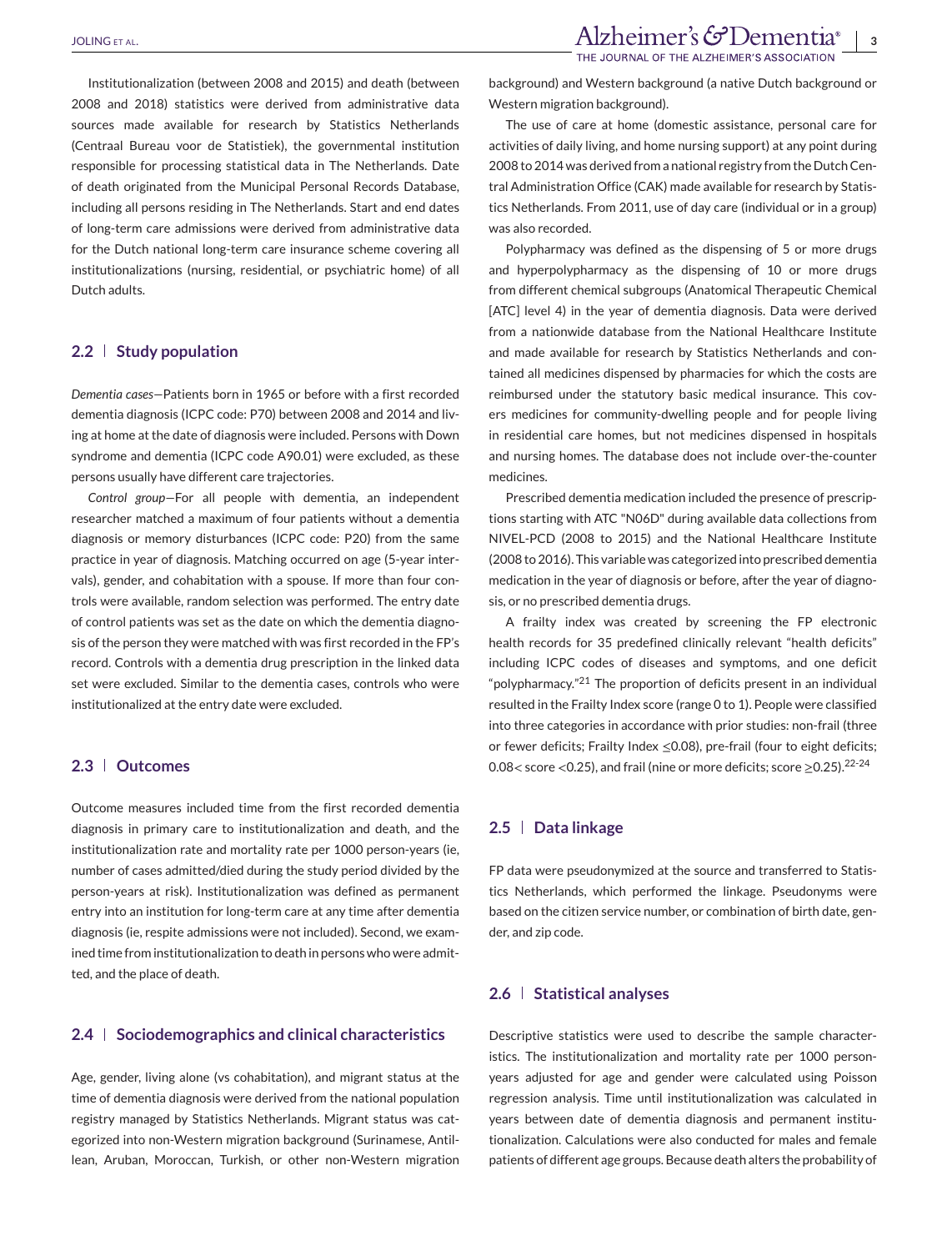

**FIGURE 1** Flow diagram of the study sample

institutionalization (people who die before institutionalization cannot be institutionalized any longer), it was considered as a competing risk in this analysis. In the presence of a competing risk, the standard Cox proportional hazard regression yields biased results.<sup>25</sup> Therefore, the cumulative incidence function, as part of the competing risk approach, was used to estimate the time to institutionalization. If an individual had not died or entered an institution at the end of data collection (31 December, 2014), his or her time to institutionalization was censored at this date. Time until death was estimated in years between date of dementia diagnosis and date of death using Kaplan-Meier curves. Persons who were still alive at the end of the observed period (31 December, 2017) were censored at this date.

Time from institutionalization to death was estimated with Kaplan-Meier curves. Mortality data until 2015 were used, as institutionalization data were not available yet after this year. The association between sociodemographic and clinical characteristics and time until institutionalization and death was analyzed separately in dementia patients and controls using competing risk regression and Cox proportional hazards models, respectively. For each variable, Hazard ratios (HRs) and 95% confidence intervals (CIs) were calculated, adjusted for age and gender. The significance level for all analyses was set at 0.05. Analyses were performed with SPSS (version 22) and R studio.

### **2.7 Ethics**

The ethics committee of the VU Medical Center approved the study. Because pseudonymized data collected for routine administrative reg-

istration purposes were used, informed consent of patients was not obtained. Patients were informed by their FP about the use of their pseudonymized record data and could object.

## **3 RESULTS**

#### **3.1 Study sample**

We identified 11,534 patients with a recorded diagnosis of dementia in the FP electronic records and 28,750 matched controls who could be linked to the population registry of Statistics Netherlands. In total, 2304 people with dementia and 4126 controls were excluded, resulting in 9230 people with dementia and 24,624 included in the analyses (Figure 1). Table 1 presents the characteristics of the samples. About 60% were female and the average age was 80 years. Respectively, 56% and 52% of the people with dementia and controls were cohabiting with others. Fifty-three percent of the people with dementia and 37% of the controls received home care at the time of diagnosis. The majority of people in both groups were "pre-frail" and had polypharmacy.

#### **3.2 Institutionalization**

When adjusting for age and gender, we found that 199 persons with dementia (95% CI 193, 205) and 17 controls (95% CI 16, 19) per 1000 person-years were institutionalized during a median follow-up time of, respectively 2.0 (IQR 2.2) and 2.3 (IQR 2.0) years. Median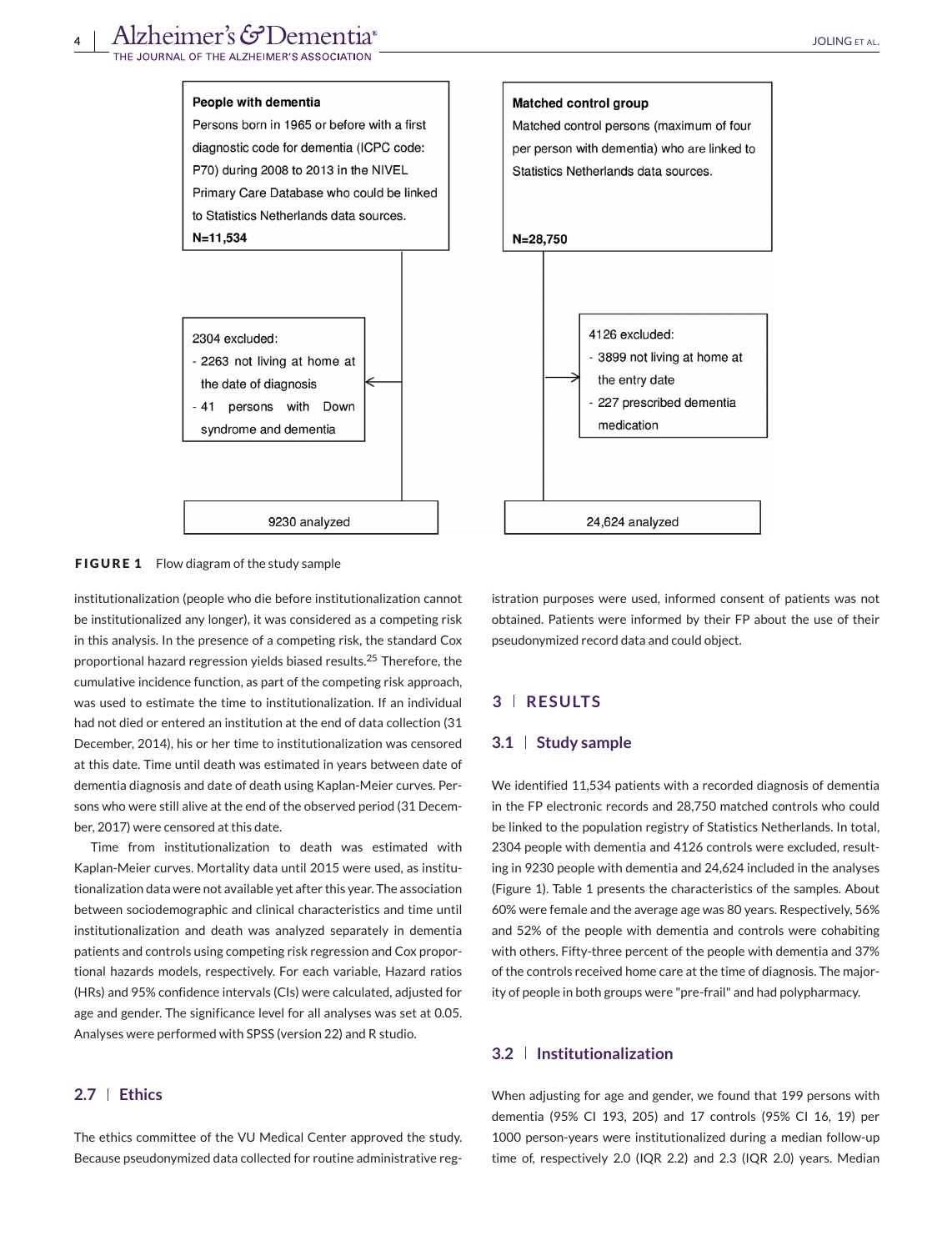|                                                                          | <b>Persons with</b><br>dementia<br>$(n = 9230)$ |        | <b>Matched</b><br>controls<br>$(n = 24,624)$ |        |
|--------------------------------------------------------------------------|-------------------------------------------------|--------|----------------------------------------------|--------|
|                                                                          | N                                               | %      | N                                            | %      |
| Female gender                                                            | 5553                                            | 60.3   | 15,010                                       | 61.0   |
| Age, mean (SD)                                                           | 79.7                                            | (7.9)  | 79.5                                         | (7.7)  |
| Under 65                                                                 | 465                                             | 5.0    | 1266                                         | 5.1    |
| 65-74                                                                    | 1750                                            | 19.0   | 4758                                         | 19.3   |
| 75-84                                                                    | 4596                                            | 49.8   | 12,687                                       | 51.5   |
| 85 and above                                                             | 2419                                            | 26.2   | 5913                                         | 24.0   |
| Cohabiting                                                               | 5149                                            | 55.8   | 12,772                                       | 51.9   |
| Migrant status                                                           |                                                 |        |                                              |        |
| Native Dutch                                                             | 8055                                            | 87.3   | 21,655                                       | 87.9   |
| Western migration background                                             | 874                                             | 9.5    | 2304                                         | 9.4    |
| Surinamese/Antillean/Aruban                                              | 124                                             | 1.3    | 233                                          | 0.9    |
| Moroccan/Turkish                                                         | 122                                             | 1.3    | 261                                          | 1.1    |
| Other non-Western                                                        | 55                                              | 0.6    | 171                                          | 0.7    |
| Care at home during trajectory                                           | 7681                                            | 83.2   | 12,367                                       | 50.2   |
| Care started before diagnosis                                            | 4935                                            | 64.2   | 9050                                         | 73.2   |
| Care started after diagnosis                                             | 2746                                            | 35.7   | 3317                                         | 26.8   |
| Frailty Index (FI, 0-1),<br>median (range)                               | 0.11                                            | (0.47) | 0.11                                         | (0.47) |
| mean (SD)                                                                | 0.13                                            | (0.07) | 0.11                                         | (0.07) |
| Non-frail (FI $\leq$ 0.08)                                               | 1720                                            | 18.6   | 7871                                         | 32.0   |
| Pre-frail (0.08 $<$ FI $<$ 0.25)                                         | 6723                                            | 72.8   | 15.264                                       | 62.0   |
| Frail (FI $\geq$ 0.25)                                                   | 787                                             | 8.5    | 1489                                         | 6.0    |
| Polypharmacy                                                             |                                                 |        |                                              |        |
| Mean number of drugs (SD)                                                | 7.43                                            | (4.71) | 6.79                                         | (4.75) |
| 0 to 4 drugs                                                             | 2701                                            | 29.3   | 8666                                         | 35.2   |
| 5 or more                                                                | 3750                                            | 40.6   | 9572                                         | 38.9   |
| 10 or more                                                               | 2779                                            | 30.1   | 6386                                         | 25.9   |
| Dementia medication prescribed                                           | 2867                                            | 31.1   | $\overline{a}$                               |        |
| Medication was prescribed in<br>year of diagnosis or before <sup>®</sup> | 1609                                            | 17.4   | $\overline{a}$                               |        |
| Medication was prescribed<br>after the year of diagnosis                 | 1258                                            | 13.6   |                                              |        |

aFor 401 persons, dementia medication was prescribed before the year in which the diagnosis was recorded in the family physician's record, and for 1208 persons, dementia medication was prescribed in the year in which the diagnosis was recorded.

time to institutionalization for people with dementia was 3.9 years, and could not be estimated for controls, as the cumulative incidence curve remained <50% at the end of the study period, meaning that <50% of the controls were admitted at the end of the study period. Appendix 1 (Table A1), shows the median time to institutionalization for men and women from different age groups. For people with dementia, this ranged between 2.3 years for women of 85 or older to 6.2 years for men between 65- and 75-years-old. Table 2 presents the proba-

bility of being institutionalized within 6 months up to 6 years after diagnosis. People with dementia had a seven times higher hazard to be institutionalized than controls (HR 7.3, 95% CI 6.9, 7.7; *P* < 0.001) (Figure 2).

#### **3.3 Survival**

When adjusting for age and gender, we found that 142 persons with dementia (95% CI 138, 146) and 53 controls (95% CI 52, 55) per 1000 person-years died, irrespective of being institutionalized, during a median follow-up time of, respectively, 4.5 years (IQR 3.3) and 5.0 years (IQR 2.2). People with dementia died mostly in an institution, whereas the majority of controls died at home  $(X^2 = 2286, 3 \text{ df},$ *P* < 0.0001, Appendix 2 Table B1).

Median time to death for people with dementia was 5.0 years and 9.6 years for controls. Appendix 1 (Table A2) shows the median time to death for women and men from different age groups. This ranged from 2.7 years for men of 85 or older to 9.4 years for women younger than 65 years. Table 2 presents the probability to survive 6 months up to 9 years after diagnosis. People with dementia had more than a twice higher hazard of death than controls (HR 2.2, 95% CI 2.2, 2.3; *P*<0.001) (Figure 3). Once institutionalized, people with dementia had a median time to death of 2.5 years, which was shorter for controls with 1.2 years (HR 0.6, 95% CI 0.5, 0.6; *P* < 0.001).

### **3.4 Factors of institutionalization and death**

Older age, being female, living alone, having a native Dutch background, receiving home care, and having a dementia medication prescription in or before the year of diagnosis were significantly associated with shorter time to institutionalization, whereas being (pre)frail was associated with a longer time to institutionalization in people with dementia (Table 3). Older age, being male, having a native Dutch background, receiving home care, hyperpolypharmacy, and being (pre)frail were associated with a shorter time to death in people with dementia. People who were prescribed dementia medication after the year in which the dementia diagnosis was recorded had a prolonged time to death (Table 3).

#### **4 DISCUSSION**

#### **4.1 Main findings and interpretation**

This study is one of the largest that examined the trajectories of persons with dementia in linked routine nationally representative administrative databases. Until now, reliable estimates from highquality studies are scarce, but are important to help to inform patients and their families about probable care trajectories and policymakers to optimize the allocation of resources.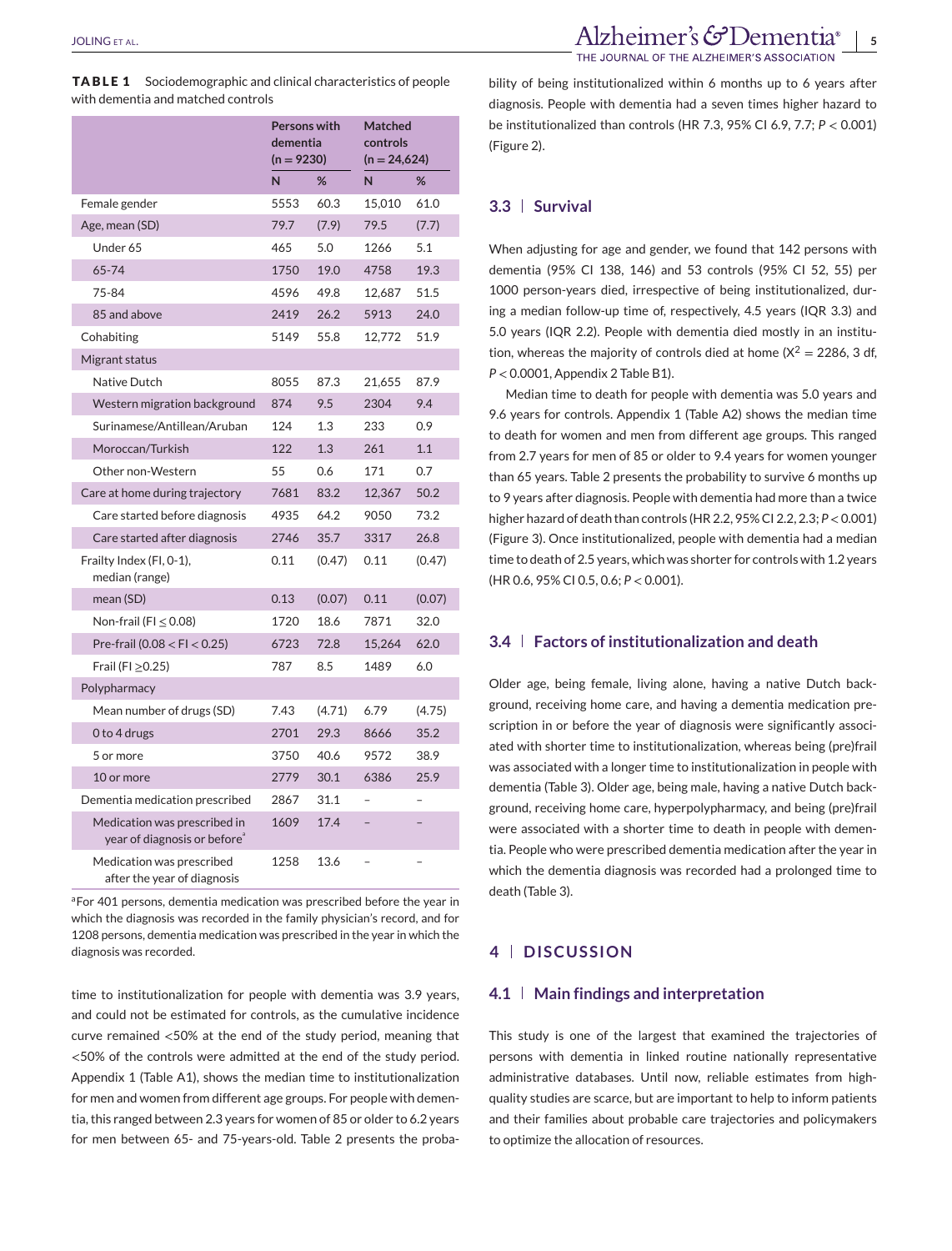**TABLE 2** Probability of being institutionalized within 6 months up to 6 years after diagnosis and to survive at least 6 months up to 9 years after diagnosis

|                |                       | Probability of being institutionalized |                 |                | <b>Probability of surviving</b> |              |                 |                |  |
|----------------|-----------------------|----------------------------------------|-----------------|----------------|---------------------------------|--------------|-----------------|----------------|--|
|                | Persons with dementia |                                        | Control group   |                | Persons with dementia           |              | Control group   |                |  |
| Years          | <b>Estimate</b>       | 95% CI                                 | <b>Estimate</b> | 95% CI         | <b>Estimate</b>                 | 95% CI       | <b>Estimate</b> | 95% CI         |  |
| 0.5            | 0.10                  | (0.093; 0.105)                         | 0.016           | (0.015:0.018)  | 0.97                            | (0.96; 0.97) | 0.97            | (0.968; 0.972) |  |
| $\mathbf{1}$   | 0.18                  | (0.17; 0.19)                           | 0.031           | (0.029; 0.034) | 0.92                            | (0.92; 0.93) | 0.94            | (0.937; 0.943) |  |
| 2              | 0.31                  | (0.30; 0.32)                           | 0.055           | (0.052; 0.058) | 0.83                            | (0.83; 0.84) | 0.88            | (0.88; 0.89)   |  |
| $\overline{3}$ | 0.42                  | (0.41; 0.43)                           | 0.073           | (0.070; 0.077) | 0.73                            | (0.72; 0.74) | 0.83            | (0.83; 0.84)   |  |
| $\overline{4}$ | 0.51                  | (0.49; 0.52)                           | 0.090           | (0.086; 0.095) | 0.61                            | (0.60; 0.62) | 0.78            | (0.77; 0.78)   |  |
| 5              | 0.58                  | (0.56; 0.59)                           | 0.11            | (0.11; 0.12)   | 0.50                            | (0.49; 0.51) | 0.73            | (0.72; 0.73)   |  |
| 6              | 0.63                  | (0.62; 0.65)                           | 0.12            | (0.12; 0.13)   | 0.40                            | (0.39; 0.41) | 0.68            | (0.67; 0.68)   |  |
| $\overline{7}$ |                       |                                        |                 |                | 0.32                            | (0.31; 0.33) | 0.63            | (0.62; 0.63)   |  |
| 8              |                       |                                        |                 |                | 0.25                            | (0.23:0.26)  | 0.58            | (0.57; 0.59)   |  |
| 9              |                       |                                        |                 |                | 0.18                            | (0.17; 0.20) | 0.53            | (0.51; 0.54)   |  |



**FIGURE 2** Cumulative incidence of institutionalization within people with dementia and matched controls

#### **4.2 Comparison with literature**

#### **4.2.1 Institutionalization**

A previous systematic review found that the mean time from estimated onset of dementia to admission ranged considerably between studies, from 2.5 to 7.3 years.<sup>3</sup> Compared to this, our estimated median time until admission of 3.9 years seems rather short. Differences could be due to multiple factors, such as specific sample characteristics, study designs, and differences between health care systems, such as capacity of and access to long-term care services. For example, we identified people by a dementia diagnosis recorded in FP electronic records. Because FPs tend to be reluctant to assess for the dementia diagnosis at an early stage, or to refer, $26$  we may have missed milder dementia cases, which might explain the shorter time to institutionalization.



**FIGURE 3** Cox survival curves of time until death within people with dementia and matched controls

Predictors of (time to) institutionalization in people with dementia have been studied widely, and summarized in some systematic reviews.7,27,28 Older age, white race, being unmarried, living alone, and dementia severity significantly increased the risk of institutionalization in previous studies.<sup>27</sup> In line with this, we identified older age and living alone as significantly associated with shorter time to institutionalization. Consistent with two German studies, <sup>10,29</sup> we found that women were at higher hazard to be admitted than men. Likely, at older age, males often still have a spouse who can care for them, which may delay institutionalization, whereas women more often live alone at older ages. Having a native Dutch background, receiving home care and having a dementia medication prescription were other significant factors of shorter time to institutionalization. We speculate that native Dutch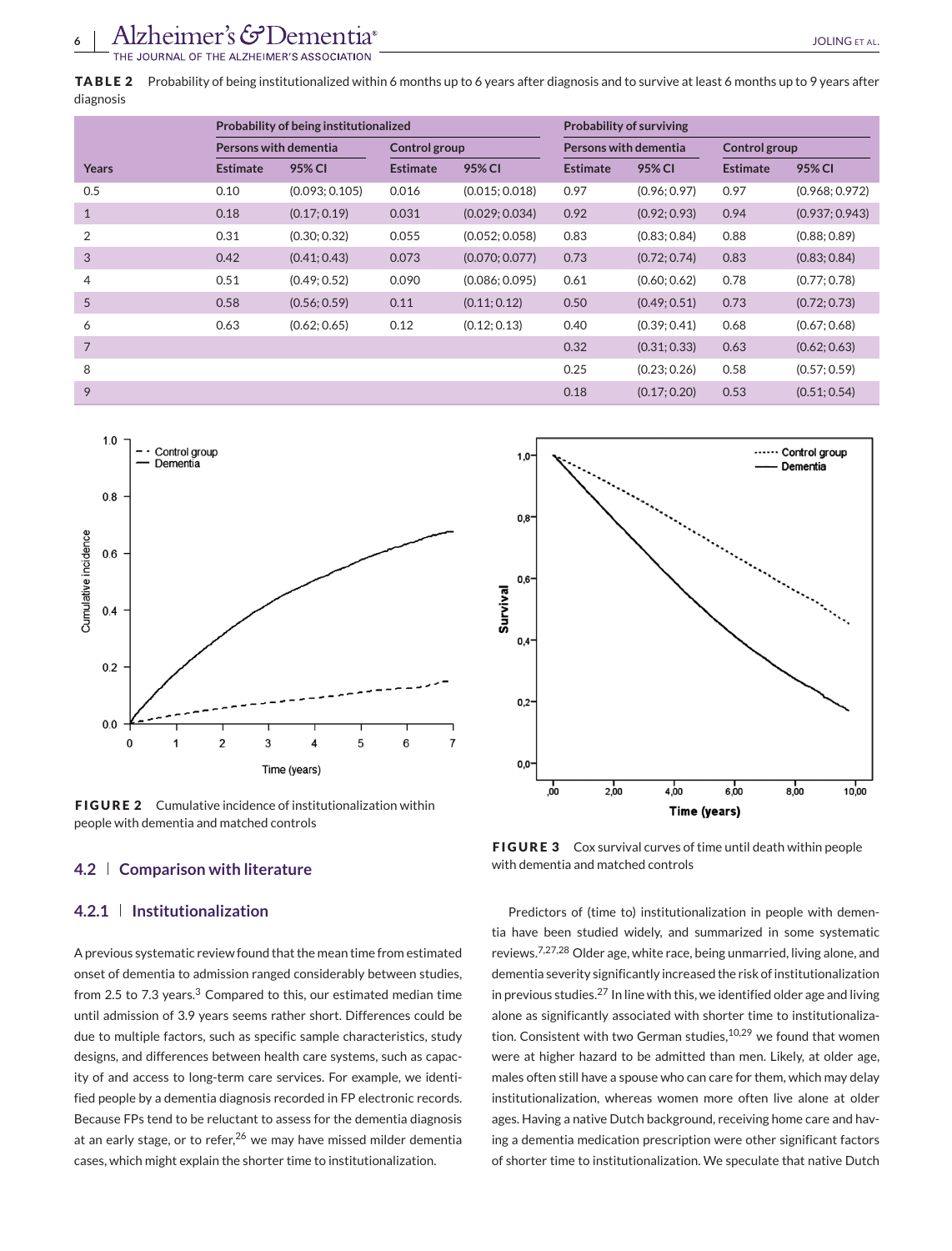## JOLING ET AL. *Alzheimer's*  $G$ Dementia<sup>®</sup> | 7

THE JOURNAL OF THE ALZHEIMER'S ASSOCIATION

**TABLE 3** Results of competing risk regression examining permanent institutionalization, and results of Cox proportional hazard regression examining death, associated with baseline factors in patients with dementia and age- and gender-matched controls

|                                                                     | Time to institutionalization |                                       |                         | <b>Time to death</b>      |                                       |                                      |      |                                           |                         |      |                                        |         |
|---------------------------------------------------------------------|------------------------------|---------------------------------------|-------------------------|---------------------------|---------------------------------------|--------------------------------------|------|-------------------------------------------|-------------------------|------|----------------------------------------|---------|
|                                                                     | $(n = 9230)$                 | People with dementia                  |                         | Controls ( $n = 24,624$ ) |                                       | People with dementia<br>$(n = 9230)$ |      | <b>Matched controls</b><br>$(n = 24,624)$ |                         |      |                                        |         |
| <b>Outcome</b>                                                      | $HR^{\circ}$                 | 95% CI                                | P-value HR <sup>ª</sup> |                           | 95% CI                                | P-value HR <sup>ª</sup>              |      | 95% CI                                    | P-value HR <sup>®</sup> |      | 95% CI                                 | P-value |
| Older age $(65+)$                                                   | 2.5                          | 2.07:2.99 < 0.001                     |                         | 32.7                      | 10.56; 101.44                         | < 0.001                              | 2.8  | 2.39:3.26 < 0.001                         |                         | 9.1  | 7.07; 11.71                            | < 0.001 |
| Age category<br>(ref under 65)                                      | Ref                          |                                       |                         | Ref                       |                                       |                                      | Ref  |                                           |                         | Ref  |                                        |         |
| 65-74                                                               | 1.6                          | $1.30:1.94 < 0.001$ 5.5               |                         |                           | 1.73: 17.54                           | 0.004                                | 1.5  | 1.30:1.81 < 0.001                         |                         | 3.0  | 2.28: 3.86                             | < 0.001 |
| 75-84                                                               | 2.5                          | 2.04; 2.96 < 0.001                    |                         | 25.5                      | 8.20; 79.10                           | < 0.001                              | 2.8  | $2.35; 3.22 < 0.001$ 8.5                  |                         |      | 6.57; 10.90                            | < 0.001 |
| 85 and above                                                        | 3.5                          |                                       |                         |                           | 2.91; 4.26 < 0.001 78.4 25.26; 243.47 | $< 0.001$ 5.3                        |      |                                           |                         |      | $4.49; 6.17 < 0.001$ 21.2 16.41; 27.26 | < 0.001 |
| Female gender                                                       | 1.2                          | $1.13; 1.28 < 0.001$ 1.2              |                         |                           | 1.09; 1.34                            | $< 0.001$ 0.63                       |      |                                           |                         |      | $0.60; 0.66 < 0.001$ 0.63 0.61; 0.66   | < 0.001 |
| Living alone (vs cohabiting)                                        | 1.3                          | 1.23; 1.40 < 0.001                    |                         | 1.5                       | 1.36; 1.73                            |                                      |      | $< 0.001$ 0.96 0.91; 1.02                 | 0.20                    |      | 0.91 0.87; 0.96                        | < 0.001 |
| Native Dutch or Western<br>migration background (vs<br>non-Western) | 1.9                          | $1.52; 2.48 < 0.001$ 1.6              |                         |                           | 0.99; 2.53                            | $0.057$ 1.2                          |      | 1.03: 1.44                                | 0.025                   | 1.2  | 1.03; 1.47                             | 0.025   |
| Migrant status (ref Native Dutch) Ref                               |                              |                                       |                         | Ref                       |                                       |                                      | Ref  |                                           |                         | Ref  |                                        |         |
| Surinamese/Antillean/Aruban                                         | 0.69                         | 0.50:0.95                             | 0.024                   | 1.2                       | 0.71:1.96                             | 0.520                                | 0.67 | 0.51:0.88                                 | 0.004                   | 0.92 | 0.70; 1.21                             | 0.55    |
| Western migration background 0.86 0.77; 0.96                        |                              |                                       | 0.006                   | 0.99                      | 0.83:1.18                             |                                      |      | 0.910 0.92 0.84; 1.00                     | $0.051$ 1.0             |      | 0.95; 1.11                             | 0.53    |
| Care at home during trajectory                                      | 2.1                          | $1.86; 2.38 < 0.001$ 3.7              |                         |                           | 3.16; 4.34                            | $< 0.001$ 1.6                        |      | $1.48; 1.75 < 0.001$ 2.6                  |                         |      | 2.43:2.72                              | < 0.001 |
| Care at home (ref none)                                             |                              |                                       |                         |                           |                                       |                                      |      |                                           |                         |      |                                        |         |
| Care started after diagnosis                                        | 1.8                          | 1.56; 2.01 < 0.001                    |                         | 2.6                       | 2.14; 3.08                            | $< 0.001$ 1.4                        |      | $1.23; 1.47 < 0.001$ 2.4                  |                         |      | 2.27:2.60                              | < 0.001 |
| Care started before diagnosis                                       | 2.5                          | $2.18; 2.83 < 0.001$ 4.3              |                         |                           | 3.66; 5.09                            | $< 0.001$ 1.9                        |      | $1.73:2.07 < 0.001$ 2.7                   |                         |      | 2.50; 2.82                             | < 0.001 |
| Frailty index (ref non-frail)                                       |                              |                                       | < 0.001                 |                           |                                       |                                      |      |                                           |                         |      |                                        |         |
| Pre-frail                                                           | 0.77                         | $0.71:0.83$ < $0.001$ 0.97 0.87: 1.09 |                         |                           |                                       | 0.580                                | 1.2  | $1.08; 1.23 < 0.001$ 1.2                  |                         |      | 1.18; 1.31                             | < 0.001 |
| Frail                                                               | 0.66                         | 0.57; 0.75 < 0.001                    |                         | 1.2                       | 1.02; 1.47                            | 0.030                                | 1.5  | 1.32; 1.63 < 0.001                        |                         | 1.8  | 1.60; 1.90                             | < 0.001 |
| Number of drugs (ref 0-4 drugs)                                     |                              |                                       |                         |                           |                                       |                                      |      |                                           |                         |      |                                        |         |
| Polypharmacy ( $\geq$ 5 drugs)                                      | 0.97                         | 0.90; 1.04                            | 0.380                   | 1.3                       | 1.15; 1.50                            | < 0.001                              | 1.1  | 1.02; 1.16                                | 0.11                    | 1.4  | 1.30; 1.46                             | < 0.001 |
| Hyperpolypharmacy<br>$(≥10$ drugs)                                  |                              | $0.96$ $0.89:1.04$                    | 0.280                   | 2.1                       | 1.86: 2.40                            | $< 0.001$ 1.4                        |      | 1.29:1.47 < 0.001                         |                         | 2.5  | 2.32:2.61                              | < 0.001 |
| Dementia medication (ref none)                                      |                              |                                       |                         | n/a                       | n/a                                   | n/a                                  |      |                                           |                         | n/a  | n/a                                    | n/a     |
| Started before or in year of<br>diagnosis                           | 1.2                          | 1.07; 1.25 < 0.001                    |                         | n/a                       | n/a                                   | n/a                                  | 1.0  | 0.96; 1.10                                | 0.43                    | n/a  | n/a                                    | n/a     |
| Started after year of diagnosis                                     |                              | 0.73 0.67; 0.80 < 0.001 $n/a$         |                         |                           | n/a                                   | n/a                                  | 0.72 | $0.66; 0.78 < 0.001$ n/a                  |                         |      | n/a                                    | n/a     |

<sup>a</sup> Hazard ratios are adjusted for age and gender.

people are better able to access long-term care, and admissions are more acceptable for their families. Home care is a probable indicator of peoples' dependency and therefore associated with increased risk of institutionalization. Unexpectedly, being (pre) frail was associated with longer time to institutionalization. Frail people may have died before institutionalization, although we used a competing risk approach that accounts for this. We hypothesize that frail people will be seen on a more regular basis and the care offered may be better reviewed by their FP. This may help in the planning and delivery of services and enable them to live longer in the community. Previous studies with similar findings also hypothesized that highly dependent people are perhaps well supported by informal caregivers and community-based services, which may delay institutionalization.<sup>4,10</sup>

Finally, we found that people who were prescribed dementia medication in or before the year of diagnosis recording had an increased risk of being institutionalized earlier, whereas people who received a prescription after the year of diagnosis had a decreased risk of institutionalization, compared to people without prescribed dementia medication. An explanation could be that dementia medication is usually prescribed to people in early stages of dementia, whereas people who had already started with dementia medication at the first time their diagnosis was recorded by the FP were later in the disease trajectory. It may also indicate a registration artifact, indicating that people with prescribed dementia medication in or before the year of diagnosis recording had already been diagnosed with dementia for a longer time, but their FP had not yet documented this in the record.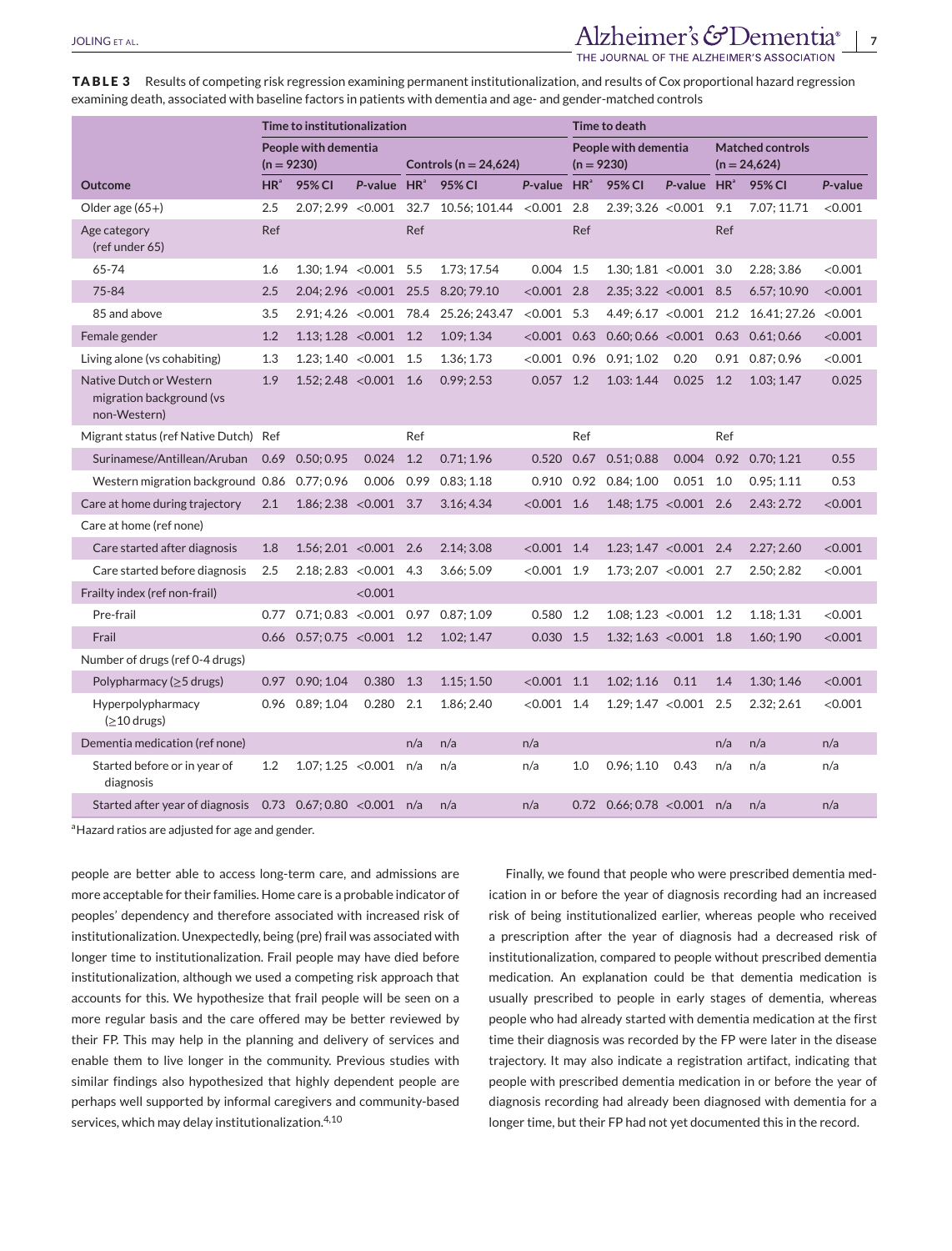**8** Alzheimer's GDementia<sup>®</sup><br>THE JOURNAL OF THE ALZHEIMER'S ASSOCIATION

#### **4.2.2 Survival**

Our median estimated survival time of 5.0 years falls within the estimated ranges reported by two earlier reviews<sup>11,12</sup> (between 1.1 to 8.5 years and 3.2 to 6.6 years). Previously, Rait et al. (2010) performed the only study with a large number of incident dementia cases in a primary care record database.<sup>13</sup> Their estimated survival for age groups that differed from the age categories used in our study and without making distinction between men and women, makes it difficult to compare these with our results. Similar to this and other studies $^{12}$  we found that people with dementia were at higher hazard to live for shorter duration than people without dementia. Once people with dementia were institutionalized, their survival was longer compared to controls. This could indicate that, at the time of institutionalization, people with dementia are physically relatively healthy compared to people without dementia and might therefore live longer once admitted.

Older age, being male, having a native Dutch background, receiving home care, hyperpolypharmacy, and frailty were associated with shorter survival time in people with dementia. Although previous studies have differed greatly in the examination of predictors of mortality in dementia, increased age and male gender have been associated consistently with reduced survival, and our results contribute to this evidence. The association with migrant status is less conclusive, but studies from the United States found that African Americans and Latinos with dementia had significantly lower risks of mortality than Caucasians did (eg<sup>30</sup>). We also concluded that people with dementia with a Surinamese, Antillean, or Aruban migration background survived longer than native Dutch people with dementia. The underlying reason may be that before immigrating for reasons such as study or employment they already enjoyed good health (the so-called "healthy immigrant effect").<sup>31</sup> Frailty and hyperpolypharmacy increased the mortality risk, which indicates that it is important to give particular attention to these vulnerable subgroups of patients. Home care utilization was associated with decreased survival and is probably a strong indicator of disability. In addition, people who were prescribed dementia medication after the year the dementia diagnosis was first recorded in primary care had a prolonged time to death.We hypothesize that this is because these medications are mainly prescribed in earlier disease stages and in younger patients.

### **4.3 Strengths and limitations**

We state that this study enhances understandings of care trajectories, prognosis of people with dementia, and the factors associated with these, by using real world data and thereby overcoming important methodological limitations of previous studies. We were able to analyze a follow-up duration of up to 6 years after diagnosis for institutionalization and up to 9 years for mortality. In contrast with earlier studies, we could use an unbiased population derived from routinely recorded data from large numbers of family practices.We followed trajectories from the time the diagnosis was first recorded by their FP, who is generally the first contact of care. In addition, we compared data of people with dementia with data of a matched control group without a dementia diagnosis or cognitive impairments. Finally, there were no missing outcomes, as we used continuous data from national registries.

Nevertheless, there were also limitations. Our sample consisted of people identified as having dementia from recordings in the medical records of FPs. Dementia remains poorly recognized in primary care, and FPs are reluctant to record the diagnosis.<sup>26,32,33</sup> Underreporting of dementia diagnoses in family practice records concerns especially early stages. Although, this identification is likely to have a low sensitivity, the recorded dementia diagnoses are likely to be accurate (ie, high specificity).<sup>33,34</sup> The diagnosis is usually made by secondary care specialists and communicated with the FP, which may lead to a registration delay of several weeks or months. An earlier Dutch study estimated a time lag of 21 months between first symptoms and recorded dementia diagnosis by FPs.<sup>35</sup> We therefore emphasize that our data reflect the time from dementia diagnosis as recorded in FP records until institutionalization and death.

With regard to risk factors of institutionalization and death, no information was available on type or severity of dementia, rate of decline, behavioral problems and caregiver distress, whereas these have found to be important factors in predicting these outcomes.3,12,27,28,36 In The Netherlands, FPs do not (yet) structurally record this information in a standardized way. If present in the electronic health records systems at all, this information will be hidden in free text fields and letters from other health care professionals, which makes it difficult or even impossible to retrieve for research purposes. We expect that including this type of information would improve our understanding of care trajectories. At the same time, however, this would also increase the administrative burden for family physicians. Linking FP electronic health records with other relevant data sources such as, for example, records from memory clinics might be an alternative source of information, but only for patients visiting those clinics. Despite these limitations, our study shows that the linkage of electronic health records and administrative data can be a useful alternative for costly and time-consuming prospective studies with primary data collection, provided these data sets are available for research purposes and of sufficient quality. In many countries this is not the case, and our study could be seen as an incentive to provide better opportunities for the re-use of health and administrative data for research purposes.

#### **4.4 Conclusion and implications**

This study is the first to estimate the time that people with dementia live at home and survive from the moment a diagnosis is first recorded in primary care based on population-based routine care data. The availability of registries in The Netherlands, their linkability, and the fact that Statistics Netherlands brings them together and serves as a trusted third party, provides tremendous possibilities to answer important questions for clinical practice and policy about time to institutionalization and time to death in people with dementia. FPs can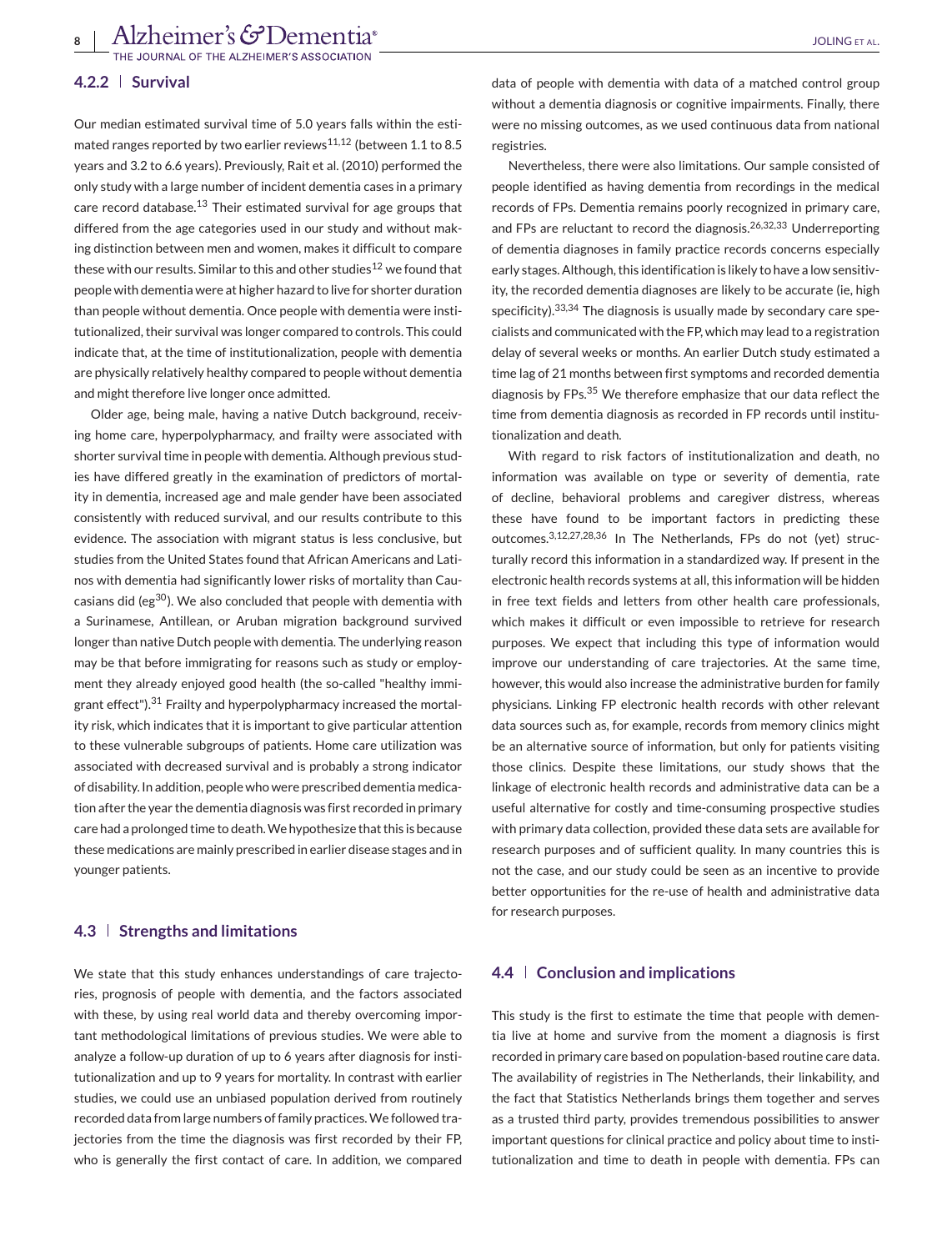use the gender- and age-specific estimations from this study to better inform patients and family caregivers about a probable prognosis when recording the dementia diagnosis in their record. These estimations are also highly relevant for care planning by policymakers. The predic-

tive effect of the risk factors in our study can be used to more precisely assess the risk of institutionalization and potentially link those at higher risk to appropriate services. Results can also be used as a basis for monitoring effects of health care policies on transitions. For this, structural use of population-based routine care data is needed. If policy efforts or interventions are able to increase the time people with dementia can spend with their families in their own environment, this may improve their quality of life.

#### **ACKNOWLEDGMENT**

This study has been approved according to the governance code of Nivel Primary Care Database, under number NZR-00315.063.

#### **CONFLICT OF INTEREST**

None declared.

#### **FUNDING SOURCES**

This work was supported by the Netherlands Organization for Health Research and Development (ZonMw) [grant number 733050403].

#### **REFERENCES**

- 1. WHO. *Dementia*. 2017 [cited 27 June 2018]; Available from: [http://](http://www.who.int/mediacentre/factsheets/fs362/en/) [www.who.int/mediacentre/factsheets/fs362/en/.](http://www.who.int/mediacentre/factsheets/fs362/en/)
- 2. WHO. *Dementia: number of people affected to triple in next 30 years*. 2017 [cited 27 June 2018]; Available from: [http://www.who.int/media](http://www.who.int/mediacentre/news/releases/2017/dementia-triple-affected/en/) [centre/news/releases/2017/dementia-triple-affected/en/.](http://www.who.int/mediacentre/news/releases/2017/dementia-triple-affected/en/)
- 3. Luppa M, Luck T, Brähler E, König HH, Riedel-Heller SG. Prediction of institutionalisation in dementia. A systematic review. *Dement Geriatr Cogn Disord*. 2008;26(1):65-78.
- 4. Belger M, Haro JM, Reed C, et al. Determinants of time to institutionalisation and related healthcare and societal costs in a community-based cohort of patients with Alzheimer's disease dementia. *Eur J Health Econ*. 2019;20:343-355.
- 5. Brodaty H, Connors MH, Xu J, Woodward M, Ames D. PRIME study group. Predictors of institutionalization in dementia: a three year longitudinal study. *J Alzheimers Dis*. 2014;40(1):221-226.
- 6. Eska K, Graessel E, Donath C, Schwarzkopf L, Lauterberg J, Holle R. Predictors of institutionalization of dementia patients in mild and moderate stages: a 4-year prospective analysis. *Dement Geriatr Cogn Dis Extra*. 2013;3(1):426-445.
- 7. Luppa M, Luck T, Brähler E, König HH, Riedel-Heller SG. Prediction of institutionalisation in dementia. A systematic review. *Dement Geriatr Cogn Disord*. 2008;26(1):65-78.
- 8. Luppa M, Riedel-Heller SG, Stein J, et al. Predictors of institutionalisation in incident dementia–results of the German study on ageing, cognition and dementia in primary care patients (AgeCoDe study). *Dement Geriatr Cogn Disord*. 2012;33(4):282-288.
- 9. Rongve A, Vossius C, Nore S, Testad I, Aarsland D. Time until nursing home admission in people with mild dementia: comparison of dementia with Lewy bodies and Alzheimer's dementia. *Int J Geriatr Psychiatry*. 2014;29(4):392-398.
- 10. Runte R. Predictors of institutionalization in people with dementia: a survey linked with administrative data. *Aging Clin Exp Res*. 2018;30(1):35-43.

## JOLING ET AL. **Alzheimer's & Dementia**®

THE JOURNAL OF THE ALZHEIMER'S ASSOCIATION

- 11. Brodaty H, Seeher K, Gibson L. Dementia time to death: a systematic literature review on survival time and years of life lost in people with dementia. *Int Psychogeriatr*. 2012;24(7):1034-1045.
- 12. Todd S, Barr S, Roberts M, Passmore AP. Survival in dementia and predictors of mortality: a review. *Int J Geriatr Psychiatry*. 2013;28(11):1109-1124.
- 13. Rait G, Walters K, Bottomley C, Petersen I, Iliffe S, Nazareth I. Survival of people with clinical diagnosis of dementia in primary care: cohort study. *Bmj*. 2010;341:c3584.
- 14. Boersma-van Dam E, Weesie Y, Hek K, et al. *Zorg door de huisarts*. Zorg door de huisarts - Nivel Zorgregistraties eerste lijn: Jaarcijfers 2017 en trendcijfers 2011-2017 2019 03-12-2018 [cited 2019 21-02-2019]; Available from: [www.nivel.nl/nl/zorgregistraties-eerste-lijn/aantal-pa](http://www.nivel.nl/nl/zorgregistraties-eerste-lijn/aantal-patienten-met-minimaal-1-contact-met-de-huisartsenpraktijk) [tienten-met-minimaal-1-contact-met-de-huisartsenpraktijk.](http://www.nivel.nl/nl/zorgregistraties-eerste-lijn/aantal-patienten-met-minimaal-1-contact-met-de-huisartsenpraktijk)
- 15. Cardol M, van Dijk L, de Jong JD, de Bakker D, Westert GP. *Huisartsenzorg: wat doet de poortwachter? Tweede Nationale Studie naar ziekten en verrichtingen in de huisartspraktijk. (Second Dutch National Survey on General Practice: Care by the general practitioner: what does the gatekeeper do?)*. Utrecht/Bilthoven. 2004.
- 16. NIVEL. *NIVEL Primary Care Database*. [cited 2019 07-06-2019]; Available from: [https://www.nivel.nl/en/dossier/nivel-primary-care](https://www.nivel.nl/en/dossier/nivel-primary-care-database)[database.](https://www.nivel.nl/en/dossier/nivel-primary-care-database)
- 17. Schweikardt C, Verheij RA, Donker GA, Coppieters Y. The historical development of the Dutch Sentinel General Practice Network from a paper based into a digital primary care monitoring system. *J Public Health*. 2016;24(6):18.
- 18. Lamberts H, Wood M. *International classification of primary care (ICPC)*. Oxford: Oxford University Press; 1987.
- 19. Verheij RA, Curcin V, Delaney BC, McGilchrist MM. Possible sources of bias in primary care electronic health record data use and reuse. *J Med Internet Res*. 2018;20(5):e185.
- 20. Van der Bij S, Verheij RA. Pay for performance scheme 2013 led to improvement in EHR data recording [Inzet variabiliseringsgelden 2013 leidt tot belangrijke verbetering EPD]. *SynthesHIS*. 2013;4(12):2.
- 21. Drubbel I, de Wit NJ, Bleijenberg N, Eijkemans RJ, Schuurmans MJ, Numans ME. Prediction of adverse health outcomes in older people using a frailty index based on routine primary care data. *J Gerontol A Biol Sci Med Sci*. 2013;68(3):301-308.
- 22. Rockwood K, Andrew M, Mitnitski A. A comparison of two approaches to measuring frailty in elderly people. *J Gerontol A Biol Sci Med Sci*. 2007;62(7):738-743.
- 23. Rockwood K, Howlett SE, MacKnight C, et al. Prevalence, attributes, and outcomes of fitness and frailty in community-dwelling older adults: report from the Canadian study of health and aging. *J Gerontol A Biol Sci Med Sci*. 2004;59(12):1310-1317.
- 24. Song X, Mitnitski A, Rockwood K. Prevalence and 10-year outcomes of frailty in older adults in relation to deficit accumulation. *J Am Geriatr Soc*. 2010;58(4):681-687.
- 25. Berry SD, Ngo L, Samelson EJ, Kiel DP. Competing risk of death: an important consideration in studies of older adults. *J Am Geriatr Soc*. 2010;58(4):783-787.
- 26. Bradford A, Kunik ME, Schulz P, Williams SP, Singh H. Missed and delayed diagnosis of dementia in primary care: prevalence and contributing factors. *Alzheimer Dis Assoc Disord*. 2009;23(4):306-314.
- 27. Cepoiu-Martin M, Tam-Tham H, Patten S, Maxwell CJ, Hogan DB. Predictors of long-term care placement in persons with dementia: a systematic review and meta-analysis. *Int J Geriatr Psychiatry*. 2016;31(11):1151-1171.
- 28. Gaugler JE, Yu F, Krichbaum K, Wyman JF. Predictors of nursing home admission for persons with dementia. *Med Care*. 2009;47(2):191-198.
- 29. Schulze J, van den Bussche H, Kaduszkiewicz H, Koller D, Hoffmann F. Institutionalization in incident dementia cases in comparison to ageand sex- matched controls: a 5-year follow-up from Germany. *Soc Psychiatry Psychiatr Epidemiol*. 2015;50(1):143-151.